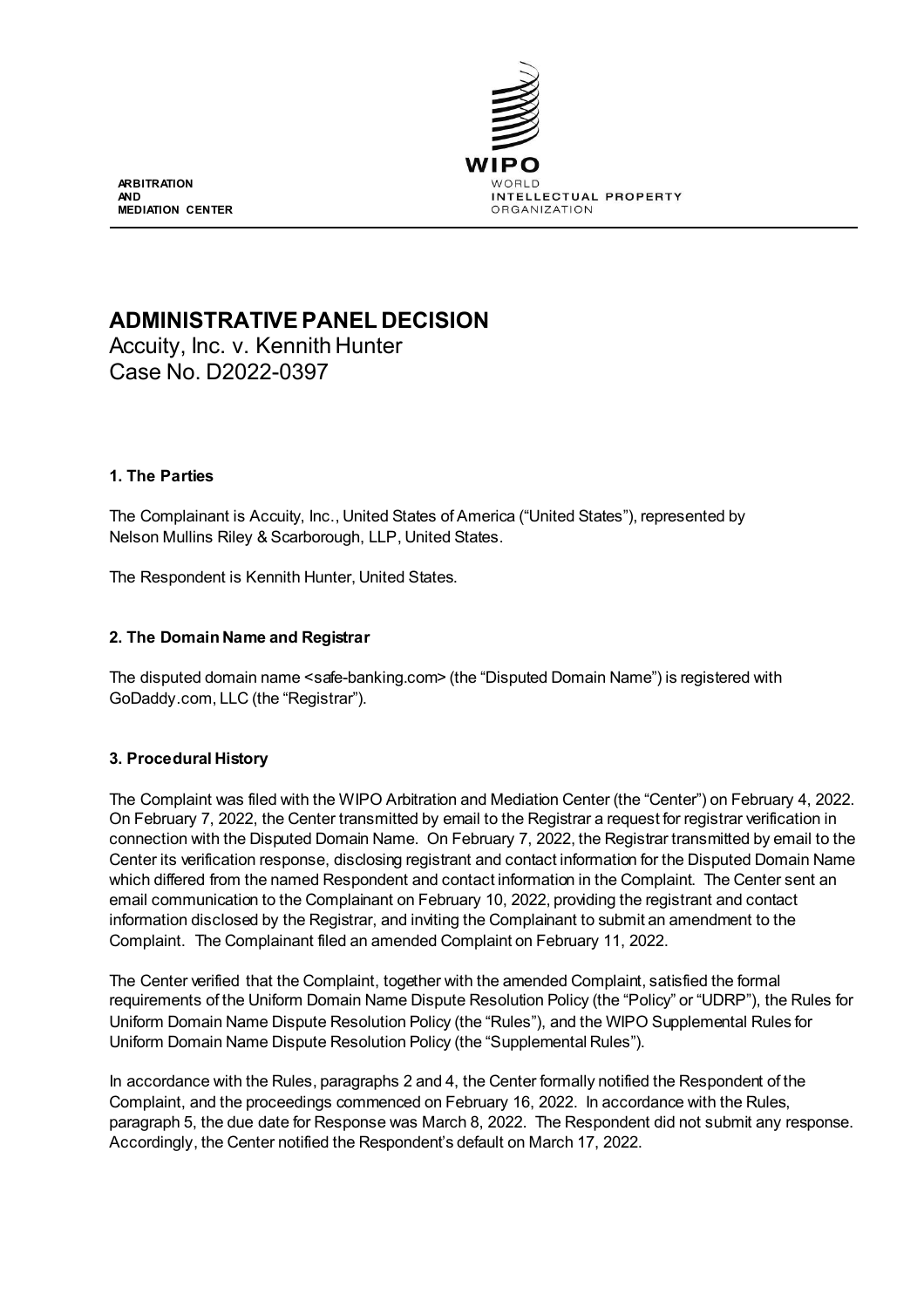#### page 2

The Center appointed Lynda M. Braun as the sole panelist in this matter on March 22, 2022. The Panel finds that it was properly constituted. The Panel has submitted the Statement of Acceptance and Declaration of Impartiality and Independence, as required by the Center to ensure compliance with the Rules, paragraph 7.

### **4. Factual Background**

The Complainant is a provider of online subscription-based data solutions for the financial services industry, which enables customers to maximize the accuracy of their banking and payment transactions, and to minimize the risk of non-compliance with government regulations during these transactions. Specifically, the Complainant provides specialized anti-money laundering and compliance solutions that enable organizations to uncover fraud, terrorist financing, and money laundering under the SAFE BANKING SYSTEMS trademark.

The Complainant merged with Safe Banking Systems Software, LLC in January 2019, and acquired the SAFE BANKING SYSTEMS trademarks. The Complainant owns the following trademarks, registered with the United States Patent and Trademark Office ("USPTO"):

SBS SAFE BANKING SYSTEMS, United States Registration No. 3,383,753, registered on February 19, 2008, with a first use and first use in commerce of March 1, 1999, in international class 42; and SBS SAFE BANKING SYSTEMS, United States Registration No. 5,741,220, registered on April 30, 2019, in international class 42 (hereinafter collectively referred to as the "SAFE BANKING Mark"). The SAFE BANKING Mark has come to embody goodwill in the marketplace and to serve as a source identifier for the Complainant.

The Complainant owned the domain name <safe-banking.com> but inadvertently allowed it to lapse. The Complainant's domain name originally resolved to the Complainant's official website at "www.safe-banking.com", which the Complainant used to establish its online presence and to advertise, market, and render the Complainant's services to customers. The Complainant's domain name was also utilized to host email addresses associated with the Complainant and the Complainant's predecessor in the operation of its business.

The Disputed Domain Name was registered by the Respondent on March 24, 2021, and resolved to a mirrored website, identical to that of the Complainant's website prior to the lapse of the domain name. The Respondent impersonated the Complainant to trade on the Complainant's SAFE BANKING Mark and also activated mail exchanger (MX) records associated with the Disputed Domain Name, indicating that it was being used for email correspondence, and even potentially part of a phishing scheme. The Respondent has subsequently removed the mirrored website; the Disputed Domain Name currently resolves to a landing page with no substantive content that states: "Safe Banking Systems. We're working hard to improve our website and we'll ready to launch after days, hours, minutes, seconds."

The Complainant provided the Panel with screenshots of its original website, the Disputed Domain Name's resolving mirrored, identical website, and the current landing page in several annexes to the Complaint.

# **5. Parties' Contentions**

#### **A. Complainant**

The following are the Complainant's contentions:

- the Disputed Domain Name is confusingly similar to the Complainant's SAFE BANKING Mark;
- the Respondent has no rights or legitimate interests in respect of the Disputed Domain Name;
- the Disputed Domain Name was registered and is being used in bad faith; and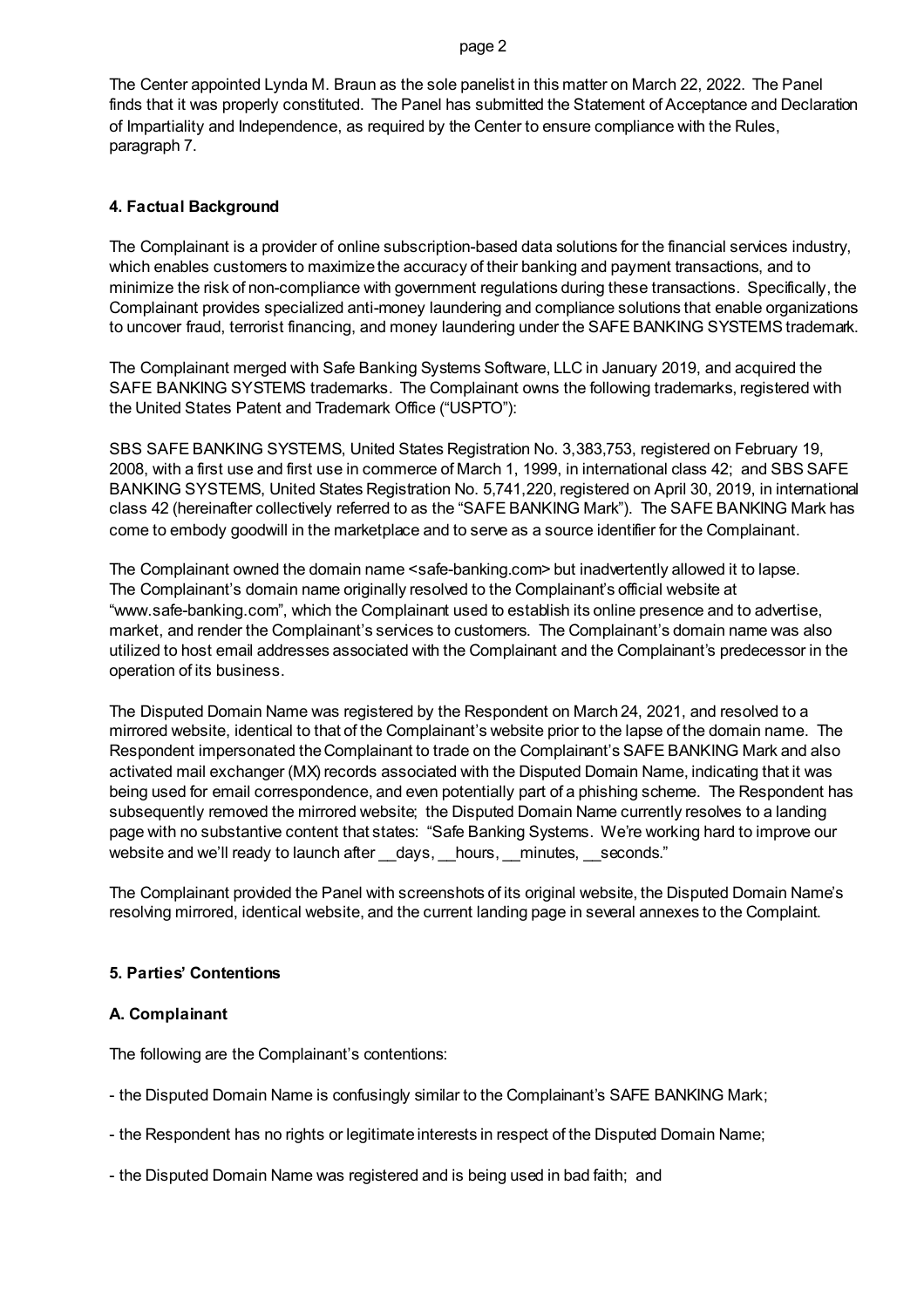- the Complainant seeks the transfer of the Disputed Domain Name from the Respondent to the Complainant in accordance with paragraph 4(i) of the Policy.

# **B. Respondent**

The Respondent did not reply to the Complainant's contentions.

# **6. Discussion and Findings**

In order for the Complainant to prevail and have the Disputed Domain Name transferred to the Complainant, the Complainant must prove the following (Policy, paragraph 4(a)):

(i) the Disputed Domain Name is identical or confusingly similar to a trademark or service mark in which the Complainant has rights; and

(ii) the Respondent has no rights or legitimate interests in respect of the Disputed Domain Name; and

(iii) the Disputed Domain Name has been registered and is being used in bad faith.

# **A. Identical or Confusingly Similar**

Paragraph  $4(a)(i)$  of the Policy requires a two-fold inquiry: a threshold investigation into whether a complainant has rights in a trademark, followed by an assessment of whether the disputed domain name is identical or confusingly similar to that trademark. The Panel concludes that in the present case, the Disputed Domain Name is confusingly similar to the SAFE BANKING Mark.

It is uncontroverted that the Complainant has established rights in the SAFE BANKING Mark based on its years of use as well as its registered trademarks for the SAFE BANKING Mark with the USPTO in the United States. The general rule is that "registration of a mark is *prima facie* evidence of validity, which creates a rebuttable presumption that the mark is inherently distinctive". See *CWI, Inc. v. Domain Administrator c/o Dynadot*, WIPO Case No. **D2015-1734**. The Respondent has not rebutted this presumption, and therefore the Panel finds that the Complainant has rights in the SAFE BANKING Mark.

The Disputed Domain Name is comprised of the dominant portion of the SAFE BANKING Mark, which is "safe banking", with the only difference being the addition of a hyphen between the terms "safe" and "banking", followed by the generic Top-Level Domain ("gTLD") ".com". It is well established that a domain name that wholly incorporates a trademark – or incorporates at least a dominant feature of the relevant mark -- may be deemed confusingly similar to that trademark for purposes of the Policy despite the addition – or omission – of other terms. See WIPO Overview of WIPO Panel Views on Selected UDRP Questions, Third Edition [\("WIPO Overview 3.0"](https://www.wipo.int/amc/en/domains/search/overview3.0/)), section 1.8. Thus, it is well recognized that a disputed domain name that incorporates a trademark may be confusingly similar to that trademark for purposes of the Policy despite the addition of a hyphen. The presence or absence of punctuation marks such as hyphens cannot on their own avoid a finding of confusing similarity. See *Six Continents Hotels, Inc. v. Helen Siew*, WIPO Case No. [D2004-0656.](https://www.wipo.int/amc/en/domains/decisions/html/2004/d2004-0656.html)

Finally, the addition of a gTLD such as ".com" in a domain name is technically required. Thus, it is well established that such element may typically be disregarded when assessing whether a domain name is identical or confusingly similar to a trademark. See *Proactiva Medio Ambiente, S.A. v. Proactiva*, WIPO Case No. [D2012-0182](https://www.wipo.int/amc/en/domains/search/text.jsp?case=D2012-0182) and [WIPO Overview 3.0,](https://www.wipo.int/amc/en/domains/search/overview3.0/) section 1.11. Thus, the Panel finds that the Disputed Domain Name is confusingly similar to the Complainant's SAFE BANKING Mark.

Accordingly, the Panel finds that the first element of paragraph 4(a) of the Policy has been met by the Complainant.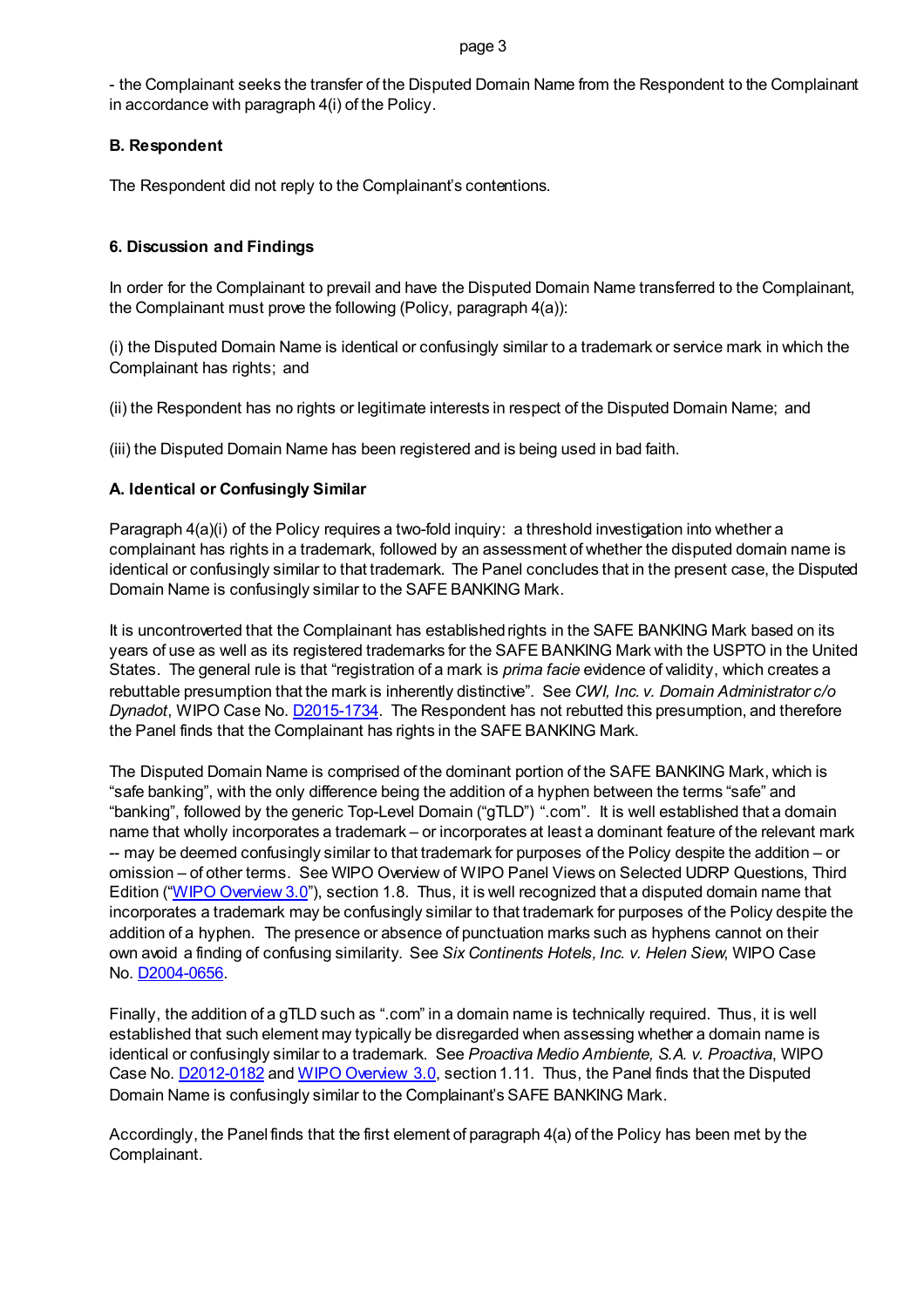# **B. Rights or Legitimate Interests**

Under the Policy, a complainant has to make out a *prima facie* case that the respondent lacks rights or legitimate interests in the disputed domain name. Once such a *prima facie* case is made, the respondent carries the burden of production of evidence that demonstrates rights or legitimate interests in the disputed domain name. If the respondent fails to do so, the complainant may be deemed to have satisfied paragraph 4(a)(ii) of the Policy. Se[e WIPO Overview 3.0,](https://www.wipo.int/amc/en/domains/search/overview3.0/) section 2.1.

In this case, given the facts as set out above, the Panel finds that the Complainant has made out a *prima facie* case. The Respondent has not submitted any arguments or evidence to rebut the Complainant's *prima facie* case. Furthermore, the Complainant has not authorized, licensed or otherwise permitted the Respondent to use its SAFE BANKING Mark. Nor does the Complainant have any type of business relationship with the Respondent. There is also no evidence that the Respondent is commonly known by the Disputed Domain Name or by any name similar to it, nor any evidence that the Respondent was using or making demonstrable preparations to use the Disputed Domain Name in connection with a *bona fide* offering of goods or services. See Policy, paragraph 4(c).

Based on the Respondent's use made of the Disputed Domain Name to impersonate the Complainant, create and host a website identical to the Complainant's original website, to configure emails using MX records to potentially perpetuate a phishing scheme does not confer rights or legitimate interests on the Respondent. Se[e WIPO Overview 3.0,](https://www.wipo.int/amc/en/domains/search/overview3.0/) section 2.13.1 ("Panels have categorically held that the use of a domain name for illegal activity (*e.g.*, the sale of counterfeit goods or illegal pharmaceuticals, phishing, distributing malware, unauthorized account access/hacking, impersonation/passing off, or other types of fraud) can never confer rights or legitimate interests on a respondent."). Thus, the Panel concludes that nothing on the record before it would support a finding that the Respondent is making a legitimate noncommercial or fair use of the Disputed Domain Name. Rather, the Panel finds that the Respondent is using the Disputed Domain Name for commercial gain with the intent to mislead by defrauding the Complainant's customers. Moreover, such use cannot conceivably constitute a *bona fide o*ffering of a product/service within the meaning of paragraph 4(c)(i) of the Policy.

In this case, the Panel finds that the Complainant has made out a *prima facie* case that the Respondent has no rights or legitimate interests in the Disputed Domain Name. The Respondent has not submitted any substantive arguments or evidence to rebut the Complainant's *prima facie* case. As such, the Panel determines that the Respondent does not have rights or legitimate interests in the Disputed Domain Name.

Accordingly, the Panel finds that the second element of paragraph 4(a) of the Policy has been met by the Complainant.

# **C. Registered and Used in Bad Faith**

The Panel finds that based on the record, the Complainant has demonstrated the existence of the Respondent's bad faith pursuant to paragraph 4(b) of the Policy.

First, based on the circumstances here, the Panel concludes that the Respondent registered and is using the Disputed Domain Name in bad faith in an attempt to attract Internet users to the Respondent's website by creating a likelihood of confusion with the Complainant's SAFE BANKING Mark as to the source, sponsorship, affiliation or endorsement of the Disputed Domain Name. The Respondent's registration and use of the Disputed Domain Name to impersonate the Complainant and create a mirrored, identical website indicate that such registration and use had been done for the specific purpose of trading on the name and reputation of the Complainant and its SAFE BANKING Mark. See *Madonna Ciccone, p/k/a Madonna v. Dan Parisi and "Madonna.com"*, WIPO Case No. **D2000-0847** ("[t]he only plausible explanation for Respondent's actions appears to be an intentional effort to trade upon the fame of Complainant's name and mark for commercial gain").

Second, the Disputed Domain Name was registered more than a decade after the Complainant first began